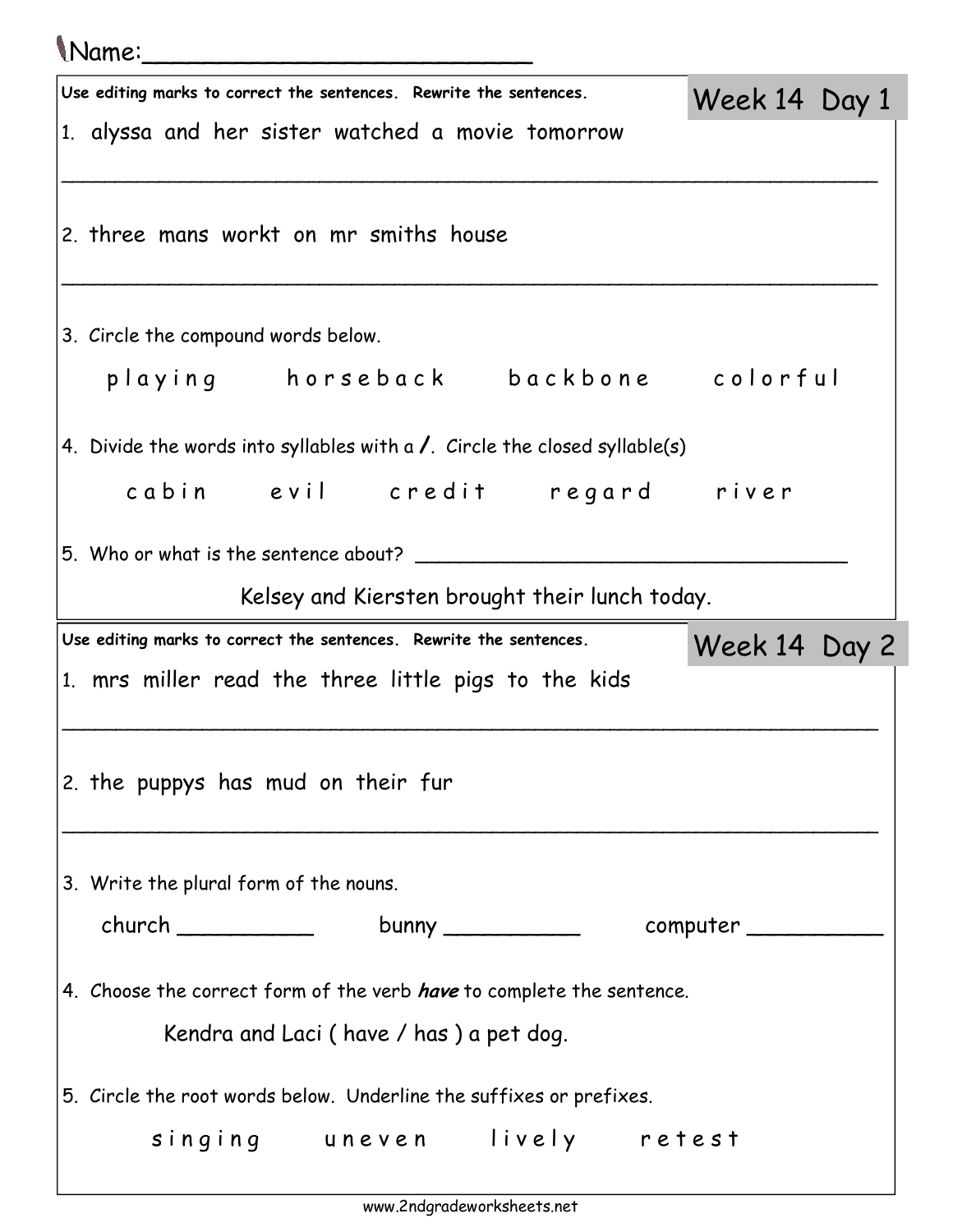| \Name:______                                                                 |               |  |
|------------------------------------------------------------------------------|---------------|--|
| Use editing marks to correct the sentences. Rewrite the sentences.           | Week 14 Day 3 |  |
| 1. do you has a pencils david can use                                        |               |  |
| 2. have you read green eggs and ham? asked mrs link                          |               |  |
| 3. Write the abbreviations correctly.                                        |               |  |
|                                                                              |               |  |
| 4. Write the plural form of the nouns.                                       |               |  |
|                                                                              | mouse         |  |
| 5. Divide the compounds words into the smaller words with a $\sqrt{ }$ .     |               |  |
| lifetime rattlesnake skateboard baseball                                     |               |  |
| Use editing marks to correct the sentences. Rewrite the sentences.           | Week 14 Day 4 |  |
| 1. tim have three pennys in his pocket                                       |               |  |
| 2. old yeller is jims favorite book                                          |               |  |
| 3. Which word in the sentence is a antonym for <i>tall</i> ?                 |               |  |
| The tree was not tall, it was short and thin.                                |               |  |
| 4. Choose the correct form of the verb <i>have</i> to complete the sentence. |               |  |
| Hunter (has / have) cowboy boots.                                            |               |  |
| 3. 5. Write the abbreviation for the words.                                  |               |  |
| Thursday ____________<br>November ___________                                | $May \_\_$    |  |
|                                                                              |               |  |

www.2ndgradeworksheets.net